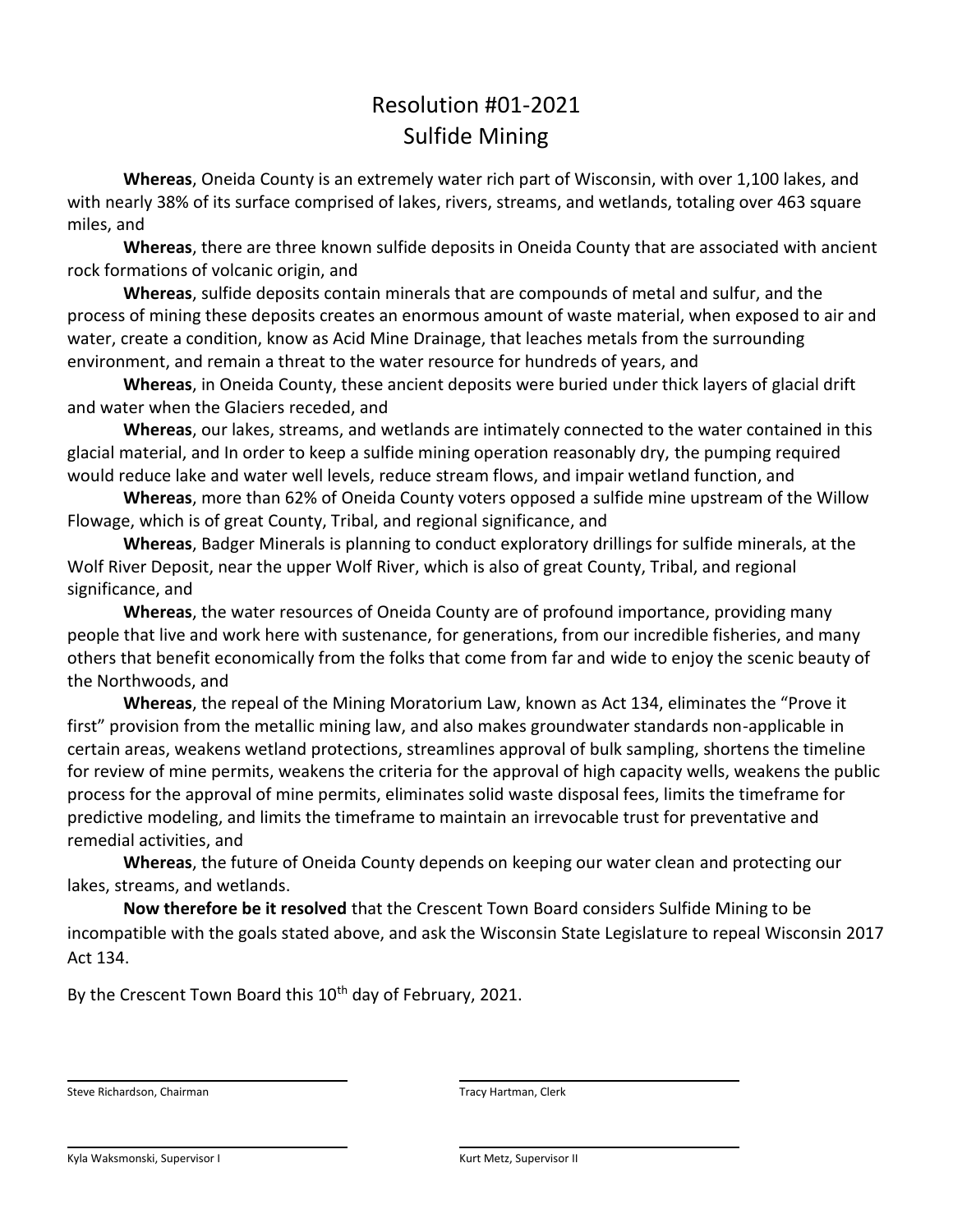I am sending you a copy of a Draft Resolution, on behalf of Oneida County Clean Waters Action. Please check out the website at occwa.org.

Please read this Resolution carefully. If your group, Association, or Town, agrees with this Resolution, and would like endorse it, we would be happy to include the name of your group, Association, or Town at the end of the Resolution, as supporting the Resolution.

If you would like to pass a Resolution on this issue, please feel free to use this Draft, and edit as you see fit.

The intention is to present this Resolution to the State Legislature, the Oneida County Board, and our Federal Representatives.

You can contact me at: Karl A. Fate

6824 Hwy 8 West Spur Lake, Town of Crescent (715-282-5895 [fatersr@outlook.com](mailto:fatersr@outlook.com)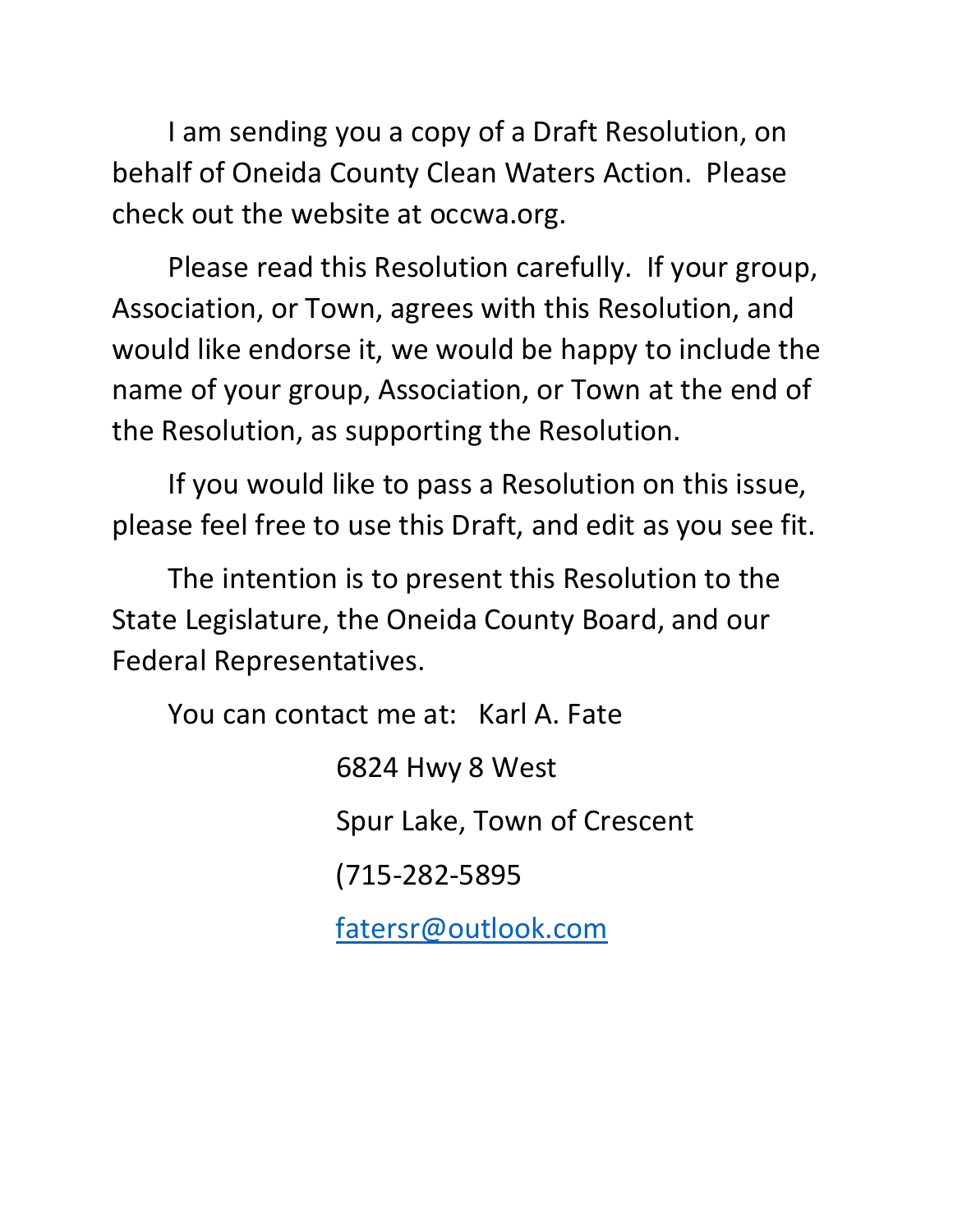

Duluth, Minnesota [deertailscientific.wordpress.com](https://deertailscientific.wordpress.com/) November 2019

## **New Report Reveals Inadequate Monitoring and Mitigation Practices at Flambeau Mine**

### *– Raises Awareness of Important Details to Scrutinize in New Mining Proposals*

A new report reviewing mining industry practices at the now-closed Flambeau Mine**<sup>1</sup>** near Ladysmith, Wisconsin exposes how crucial environmental monitoring data have been withheld from the public. The Flambeau Mine, considered state of the art by today's standards, has been promoted by supporters of the **PolyMet** and **Twin Metals** projects in Minnesota as an example of a copper mine that operated "without polluting local waters." Similar claims have been made by proponents of the **Back Forty** project on the Michigan/ Wisconsin border, the **Eagle** and **Copperwood** projects in Michigan, the **GTac**, **Bend** and **Reef** projects in Wisconsin, and the **Pebble** project in Alaska. It's as if the Flambeau Mine has become the industry's calling card.**<sup>2</sup>**

The primary author of the report, the late Dr. Robert E. Moran (Michael-Moran Associates, Golden, CO; [remwater.org\)](https://remwater.org/) **<sup>3</sup>**, reviewed thousands of pages of historical and modern Flambeau Mining Company (FMC) documents and concluded the following in his 116-page report, *Flambeau Mine: Water Contamination and Selective "Alternative Facts"* **<sup>4</sup>**(available online *at* [https://deertailscientific.wordpress.com/moran-report/\)](https://deertailscientific.wordpress.com/moran-report/):

#### **"For decades, some of the most relevant data and the most significant water-related impacts at the Flambeau Mine site have been withheld from public view.**"

It's unclear if some of the crucial data Dr. Moran sought but found missing in the FMC reports had indeed been collected by the company and simply *not made public*, or if the company, realizing the data might prove problematic for them, *never collected it to begin with* **(i.e., Don't Ask – Don't Tell)**.

One thing is clear though: Dr. Moran, with his more than 45 years of domestic and international experience in conducting and managing water quality, geochemical and hydrogeologic work for private investors, industrial clients, tribal and citizens groups, NGO's, law firms, and governmental agencies at all levels, identified numerous deficiencies in the environmental monitoring program at Flambeau. He summed it up like this:

#### **"I know of no metal-sulfide mines anywhere in the world that have operated without degrading the original water quality, long-term – even those employing modern technologies. Given this historical reality, FMC's approach has been to ensure that damaging data have not been made public."**

Following are some of the major problems identified by Dr. Moran in his report:

- All routine Flambeau groundwater monitoring data are from filtered samples, from which some if not most of the chemical components have been removed by the filtering, thereby lowering the original concentrations.
- The number and location of monitoring wells along the mine's so-called "compliance boundary" (where groundwater standards are enforced by the state) are inadequate. There is only one nested well along the entire 3.5-mile boundary encircling the mine site, and it appears to be positioned outside the main groundwater flow path identified by FMC.
- FMC's own data shows that their decision to mix limestone with the backfilled waste rock in the mine pit to help curtail pollution has not prevented significant degradation of groundwater quality – this despite the fact that no tailings are stored at the Flambeau site (all ore was shipped by rail to Canada for processing). As Dr. Moran noted: "The site groundwaters are contaminated, and *these waters would require expensive, active water treatment to be made suitable for most foreseeable uses.*"
- The Wisconsin Department of Natural Resources (DNR) allowed FMC to "inappropriately restrict the list of chemical constituents monitored in waters from wells, waste rock, pit leachates, and the influent waters to the mine's waste water treatment plant." Dr. Moran added: "FMC permit reports and subsequent public documents were based on these inadequate data."
- In a 1989 technical report submitted by FMC to the Wisconsin DNR as part of their *Mine Permit Application,* the company described the narrow 140-foot pillar of bedrock between the soon-to-be constructed mine pit and Flambeau River as "fractured" and predicted that "... all of the groundwater flowing through the [high sulfide] waste rock in the [backfilled] pit will exit the pit through the Precambrian rock in the river pillar and flow directly into the bed of the Flambeau River." This was not disclosed in the 1990 *Environmental Impact Statement* circulated for public review. Instead, this is what FMC told Wisconsin citizens, as memorialized in a plaque posted near the open pit during mine operations:



Plaque displayed by FMC at the Flambeau Mine site (circa 1995).